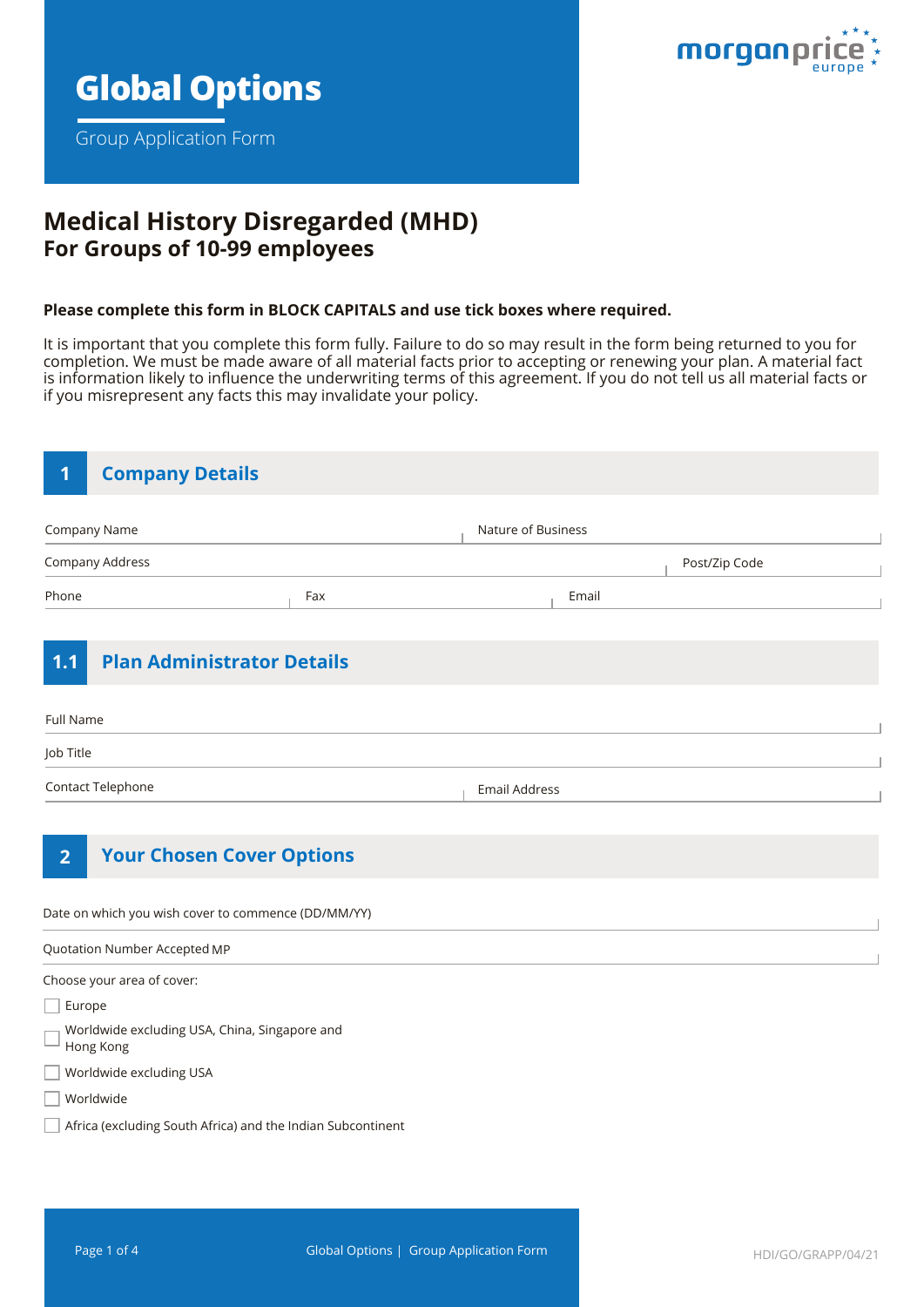

# **2 Your Chosen Cover Options** - continued

|                                                  | Choose any additional modules you want to add to the core cover:                                                                                                                                                                                                                                                    |                              |     |    |
|--------------------------------------------------|---------------------------------------------------------------------------------------------------------------------------------------------------------------------------------------------------------------------------------------------------------------------------------------------------------------------|------------------------------|-----|----|
| <b>Enhanced Modules</b>                          |                                                                                                                                                                                                                                                                                                                     | <b>Optional Modules</b>      |     |    |
| Physiotherapy Level 1                            | Enhanced Pregnancy & Childbirth Level 1                                                                                                                                                                                                                                                                             | Out-Patient Module 1         |     |    |
| Physiotherapy Level 2                            | Enhanced Pregnancy & Childbirth Level 2                                                                                                                                                                                                                                                                             | Out-Patient Module 2         |     |    |
| Physiotherapy Level 3                            | Reduced Pregnancy & Childbirth                                                                                                                                                                                                                                                                                      | <b>Wellness &amp; Dental</b> |     |    |
| <b>Enhanced Routine Chronic</b>                  | <b>Enhanced Alternative Therapies</b>                                                                                                                                                                                                                                                                               | Optical Level 1              |     |    |
|                                                  | Hong Kong Reduced Hospital Network<br>(For residents of Hong Kong only)                                                                                                                                                                                                                                             | Optical Level 2              |     |    |
|                                                  |                                                                                                                                                                                                                                                                                                                     | Psychiatric Cover            |     |    |
|                                                  | Please select the annual excess that you wish to apply to your group policy                                                                                                                                                                                                                                         |                              |     |    |
| $ $   \$250<br>\$500<br>\$100                    | \$1000<br>$$2000$    <br>\$5000<br>Nil                                                                                                                                                                                                                                                                              |                              |     |    |
| 10% co-insurance on all out-patient claims       |                                                                                                                                                                                                                                                                                                                     |                              |     |    |
| 20% co-insurance on all out-patient claims       |                                                                                                                                                                                                                                                                                                                     |                              |     |    |
|                                                  | Please specify the currency in which you wish to pay premiums and receive benefits                                                                                                                                                                                                                                  |                              |     |    |
| <b>EUR</b><br><b>USD</b><br>GBP                  |                                                                                                                                                                                                                                                                                                                     |                              |     |    |
|                                                  |                                                                                                                                                                                                                                                                                                                     |                              |     |    |
|                                                  | Do you or any of the persons to be included in this insurance take part in any sport or physical pastime?<br>(For the avoidance of doubt, this would include amongst other things but not limited to climbing, horse riding,<br>cycling, mountain biking, contact sports etc either as an amateur or professional). | Yes                          | No  |    |
|                                                  | If you are in any doubt then you should disclose your sport or physical pastime.                                                                                                                                                                                                                                    |                              |     |    |
|                                                  |                                                                                                                                                                                                                                                                                                                     |                              |     |    |
|                                                  |                                                                                                                                                                                                                                                                                                                     |                              |     |    |
| <b>Eligibility of Cover</b><br>3                 |                                                                                                                                                                                                                                                                                                                     |                              |     |    |
|                                                  |                                                                                                                                                                                                                                                                                                                     |                              |     |    |
|                                                  |                                                                                                                                                                                                                                                                                                                     |                              |     |    |
|                                                  | All members covered on a Group Policy must be included on a mandatory basis on the basis of this application. You must confirm on<br>the below points in order for you application to be processed.                                                                                                                 |                              |     |    |
| Employees only                                   |                                                                                                                                                                                                                                                                                                                     |                              |     |    |
| Employees and their eligible dependants          |                                                                                                                                                                                                                                                                                                                     |                              |     |    |
|                                                  |                                                                                                                                                                                                                                                                                                                     |                              |     |    |
| <b>Payment Options</b><br>4                      |                                                                                                                                                                                                                                                                                                                     |                              |     |    |
|                                                  | Will premium payment be made from a source other than the company?                                                                                                                                                                                                                                                  |                              | Yes | No |
| If "Yes", please explain the source and reasons: |                                                                                                                                                                                                                                                                                                                     |                              |     |    |
|                                                  |                                                                                                                                                                                                                                                                                                                     |                              |     |    |
|                                                  |                                                                                                                                                                                                                                                                                                                     |                              |     |    |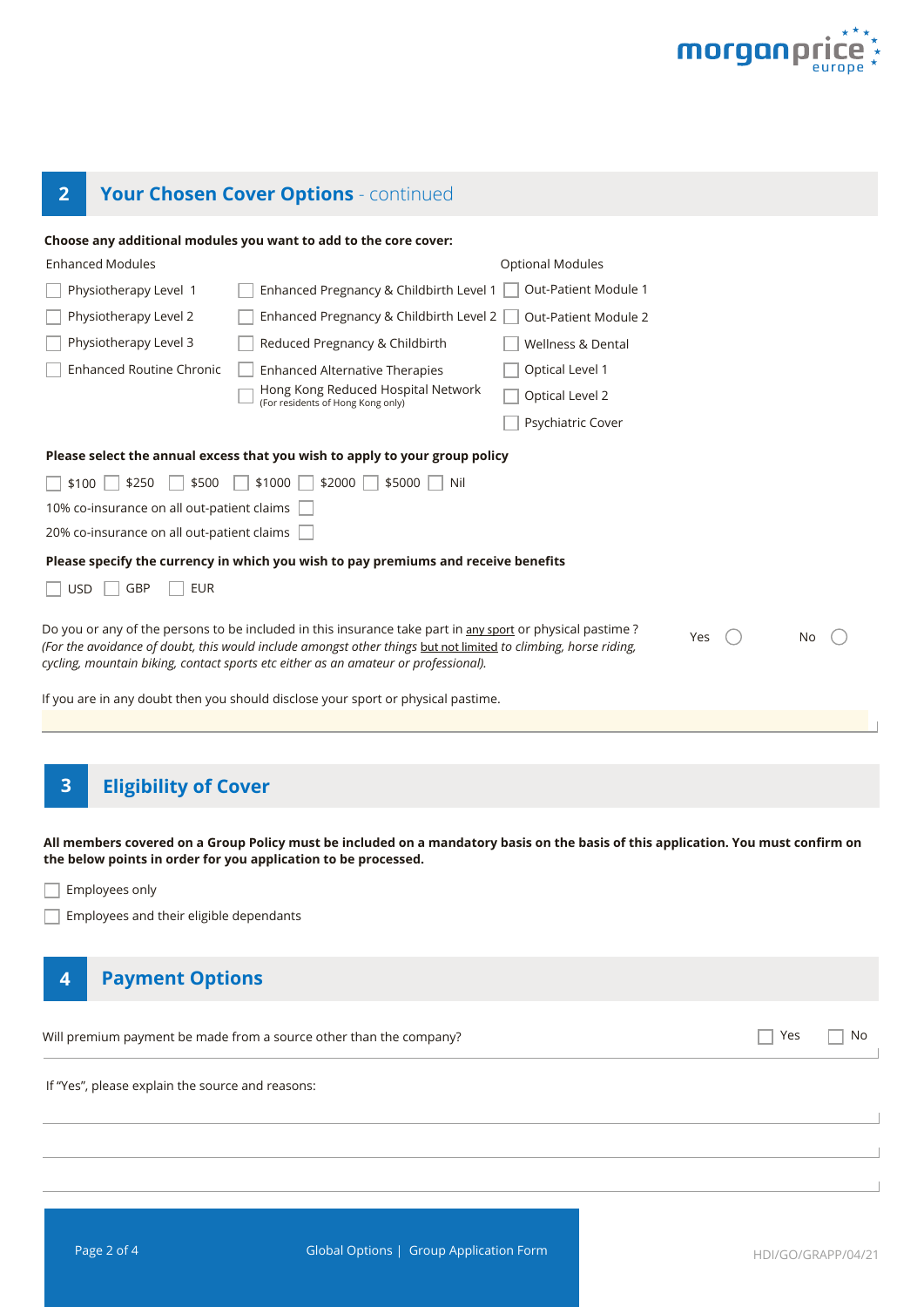

| How will you be paying your premium? (your final invoice will reflect this)<br>* Charges may apply                       |         | Bank Transfer*           | Credit Card* |
|--------------------------------------------------------------------------------------------------------------------------|---------|--------------------------|--------------|
| Premium Payment Frequency (your final invoice will reflect this)<br>* Premium loadings may apply for non annual payments | Monthly | Semi-Annual<br>Ouarterly | Annual       |

#### **5 Current or Planned Treatment**

Cover for members under this plan is based on Medical History Disregarded (MHD) underwriting terms. Cover is subject to our acceptance and subject to the benefits, terms and conditions as highlighted within the proposal selected and policy wording documents.

As per clause 2 within the Important Notes section of our proposal to you, you must declare to us any ongoing or potential claims including pre-existing cases of pregnancy, cancer, heart and lungs, and back problems.

| Name | <b>Medical Condition</b> | <b>Treatment Details</b> |
|------|--------------------------|--------------------------|
|      |                          |                          |
|      |                          |                          |
|      |                          |                          |
|      |                          |                          |
|      |                          |                          |
|      |                          |                          |
|      |                          |                          |
|      |                          |                          |
|      |                          |                          |

**We may request further details of any information provided within this section if required.**

# **6 Declaration**

I declare that I am authorised by the Company to enter into this Contract of Insurance. I further declare that after full and resonable enquiry and to the best of my knowledge and belief that the statements made by me on this application form together with any supplementary information forming part of this application are full, true and correct. I understand that any changes to the information I have provided which take place between the time this form is completed and the time coverage become effective, must be notified in writing to the Insurer prior to the effective date of this coverage and failure to do so may result in the rejection of a claim or cancellation of the policy.

Please ensure that prior to entering into this Contract of Insurance you have been provided with, and have read, the terms and conditions that will apply to you as the Policyholder and any eligible insured person enrolled on this policy. If you do not understand any aspect of the terms and conditions, you should contact Morgan Price (Europe) ApS or your broker prior to signing this application.

| Authorised Signature                | Date |
|-------------------------------------|------|
| Name of Signatory                   |      |
| For and on Behalf of (Company Name) |      |
| Position                            |      |